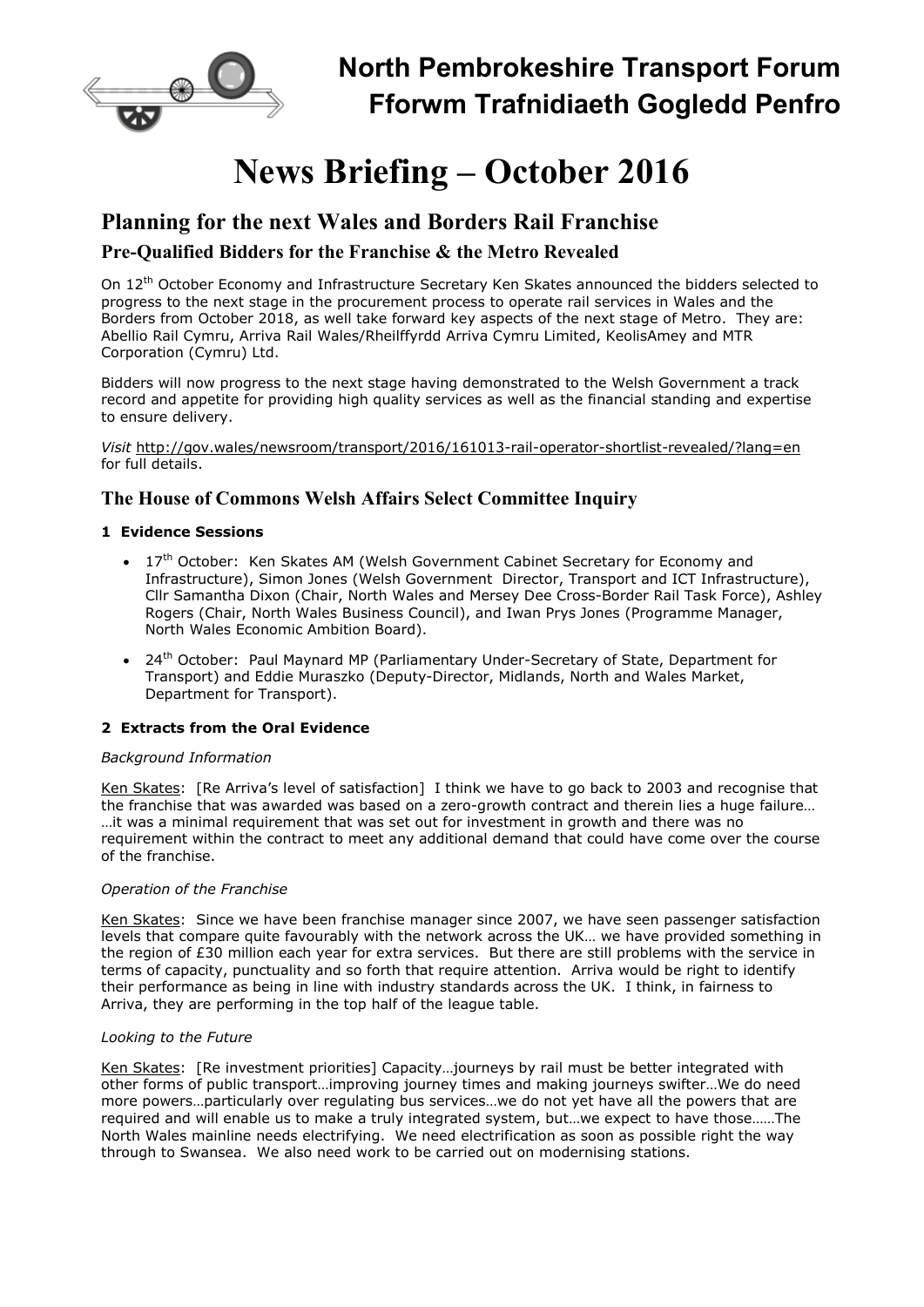Simon Jones: The headline for the consultation that we ran earlier this year was that the response wanted was reducing overall journey times…reducing costs, improving capacity, access and disability provision, improved punctuality, reliability and quality.

Ashley Rogers: The franchise is really the biggest and most immediate chance we have to transform and revolutionise economic growth…We need to get people off the roads and on to rail, and currently there is not enough capacity to do that… The current route that we have in terms of the northwest and Cheshire, Wirral and North Wales represents the same footprint as our economy, so we desperately need that to stay the same.

Cllr Dixon: We want to see an increased frequency of services at times when commuters need them…an improvement in journey times on long-distance services….maintain and improve crossborder services…a meaningful commitment to the role of community rail partnerships.

Iwan Prys Jones: To significantly grow the number of trains and grow the number of people who are using the network in such a way that can support economic growth in the cross-border region… the arbitrary lines on maps…get in the way of the types of journeys that passengers want to make…what is necessary is a fully integrated network that enables people to get to the destinations that they are seeking to get to…From a business perspective, it is one economy, it functions as a single economy, but we struggle to provide a transport network that works within that single economy.

Paul Maynard: T he Wales and Borders franchise should stay as it is…passengers want to see a unified and coherent network and that means that we need to retain the current franchise…any rail franchise has to be a viable economic unit…to meet the needs of passengers…We are not remapping the franchise.

#### The Transfer of Powers and Financial Resources

Ken Skates: [Re the transfer of powers] There are some elements that are to be finalised... I am satisfied that the position we are in today is where we would wish to be in the overall timeframe of the procurement exercise…With devolution of power you have to make sure you can get the funding agreed and watertight…the disparity between Wales and Scotland must be addressed…but discussions are taking place amicably and constructively…

There are financial discussions that need to take place with the UK Government before we reach a final financial settlement…we need for infrastructure in Wales every penny that we would have benefited from had Britain voted to remain in the EU and were to remain in the EU…there will be risks, particularly to the metro project, if we do not have a guarantee of every penny coming to Wales that we have based our proposals on…The discussions that have taken place…have been very amicable, very constructive…issues remain to be resolved. We hope to see them resolved in the next four to five months.

Simon Jones: The fact that rail infrastructure is not devolved to Wales will make it more difficult for us to tie together the needs of the franchise with our delivery objectives, because we cannot control all the pieces of the jigsaw.

Paul Maynard: [Re transfer of orders powers] We should be making the transfer of orders powers in roughly a year's time, which would allow the franchises to start on schedule…the broad principles have already been agreed back in November 2014… but there are a number of outstanding issues that will still need to be decided, not least the future management of some stations currently in England, the investment in the Valley lines, the transfer of ownership potentially to Network Rail, and also some of the impact of future regulatory reviews…Relations between the Welsh Government and ourselves at the Department are very good—very open, transparent and co-operative. We are working through all of these issues in as constructive a manner as possible.

[Re financial resources] We have been quite clear that if the Welsh Government continue to make bids into the European Union while we are still a member of the European Union and is successful in those bids—for example, for the South Wales Metro project—then after we have left the European Union we will guarantee that funding in the future…

[Re devolving the financing of the Welsh rail infrastructure] Very difficult to assign transport infrastructure spending to a particular region…It is very hard to say that the full benefit of any infrastructure enhancement only accrues to the region in which it takes place…The key thing about the devolution agenda is that it gives all Ministers in devolved Governments and myself more tools at their disposal to assess Network Rail's performance because we will be able to compare region with region…I hope that that will be able to make for more meaningful discussions when meeting with Network Rail officials.